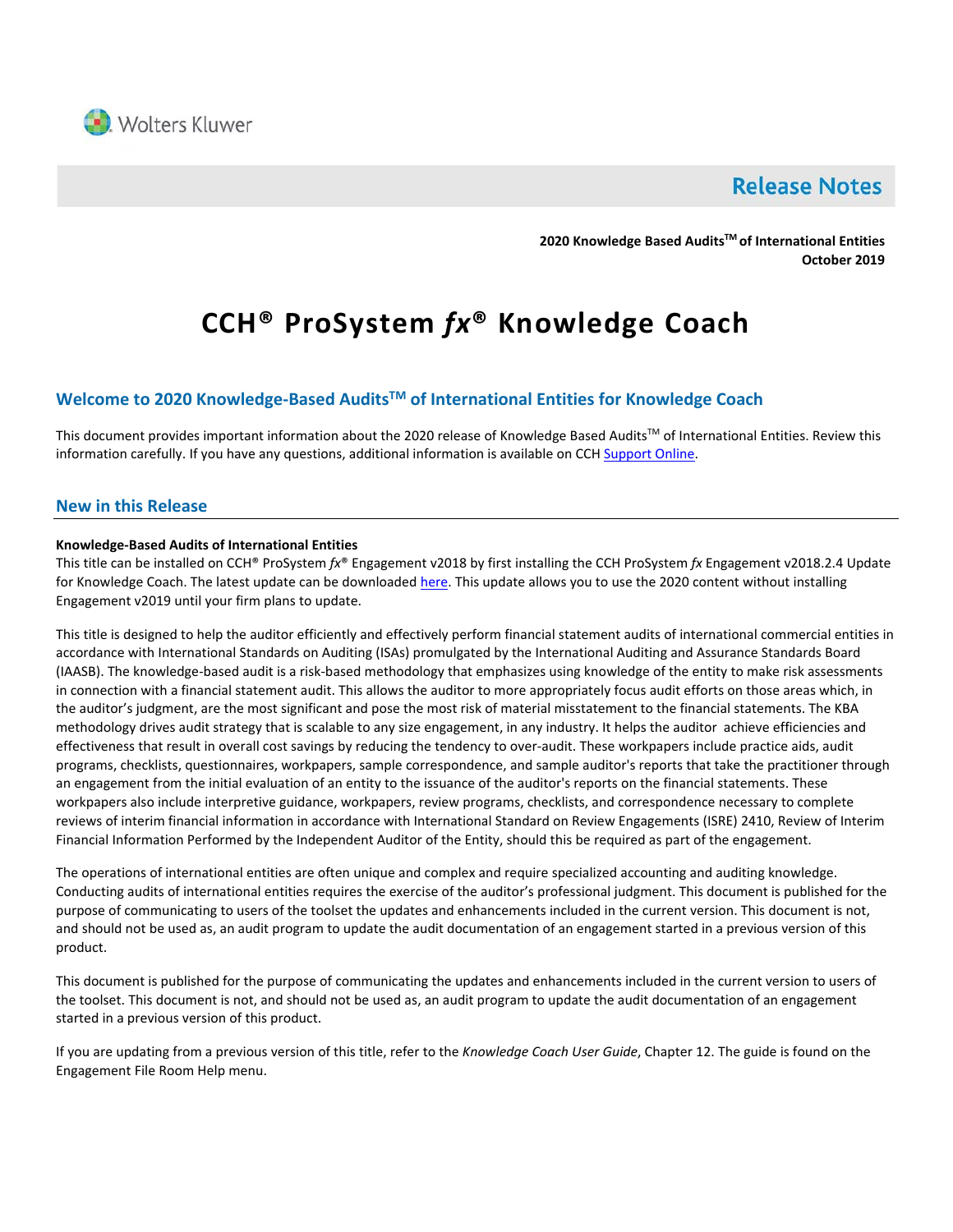The 2020 documents include CCH® Accounting Research® material links to specific guidance that provide instant access to detailed analysis related to the steps and processes discussed in the workpapers.

#### **2020 Edition of Knowledge-Based Audits of International Entities**

This edition features numerous enhancements, including:

• Combining complex and noncomplex forms (KBA-201N, KBA-302N, and KBA-401N) giving the auditor the option to memo or complete the detailed table for each section based on tailoring.

**Roll Forward Note**: If you have used a noncomplex document in your prior engagement, before rolling that file forward, you must add the complex document to your engagement binder to retain the data from the noncomplex document, then remove these workpapers from the prior year binder after you have rolled the binder forward.

If your binder has already been finalized and you don't want to unfinalize the binder to insert the complex document before you roll forward from the 2018 version, make a copy of your finalized binder, insert the applicable complex documents, and then roll forward the copied binder to the 2019 title version. After roll forward, remember to delete the copied prior year binder from your file room. Doing this will retain the data into the 2019 combined versions.

Alternatively, copy and paste the data from the prior year noncomplex document from the prior year binder after you roll forward into the current combined versions. The noncomplex document will roll forward as an obsolete workpaper with no data. Remove it after you have rolled forward your binder. Refer to your prior year binder for data in the noncomplex document.

For "update knowledge coach content," insert the complex version of the workpaper prior to updating to retain information from the now obsolete noncomplex version. We recommend publishing the noncomplex versions prior to "update knowledge coach content" so that you can access the data, since the noncomplex version will be obsolete after updating.

- Streamlining entity information from KBA-302 Understanding the Entity and Its Environment by removing Section I. This information is available in KBA-200 Entity Information and Background.
- Adding flow of columns "Nature of Other Services" and "Firm Personnel Overseeing the Service" from KBA-101 Overall Audit Strategy to AID-201 Non Attest Services Independence Checklist.
- Adding the table "Prior Year Substantive Matters and Significant Findings" to KBA-102 Engagement Completion Document. This table is only user entry and is available if you would like to document prior year matters or findings.
- Adding the flow of question "Describe the users or expected users of the financial statements (e.g., owners, stakeholders, lenders)" from KBA-200 Entity Information and Background to KBA-301 Worksheet for Determination of Materiality, Performance Materiality, and Thresholds for Trivial Amounts.
- Adding flow of Component Units from AID-603 Component Identification and Analysis to KBA-301 if the user has noted the Component Unit as being "Significant" in one of the four columns in AID-603.
- Adding a new column in KBA-301 in step 4: Determination of the Threshold for Trivial Amounts so that you can document the trivial amount. You must manually key in this number based on the calculation, as this new column triggers the flow of the trivial amount to the materiality tables located in other forms.
- Adding a new table to trigger flow of items identified in KBA-400 Scoping and Mapping of Significant Account Balances, Classes of Transactions, and Disclosures. All items identified in table 2 or 3 of KBA-400 flow to this new table, and then you can decide which to flow to KBA-103. This change helps remove duplication in KBA-103.
- Modifying headers and related instructions regarding compensating controls in KBA-401 Understanding Entity-Level Controls. Due to modifications, you can no longer show or hide columns in the detailed table based on internal control tailoring questions from AUD-100. Note that column 7 will reset on roll forward due to the content changes.
- Modifying headers and adding one new column (If Controls are Not Effectively Designed and Implemented or Are Not Operating Effectively, Describe the Risks of Material Misstatement) in KBA-402 Understanding General Controls for Information Technology in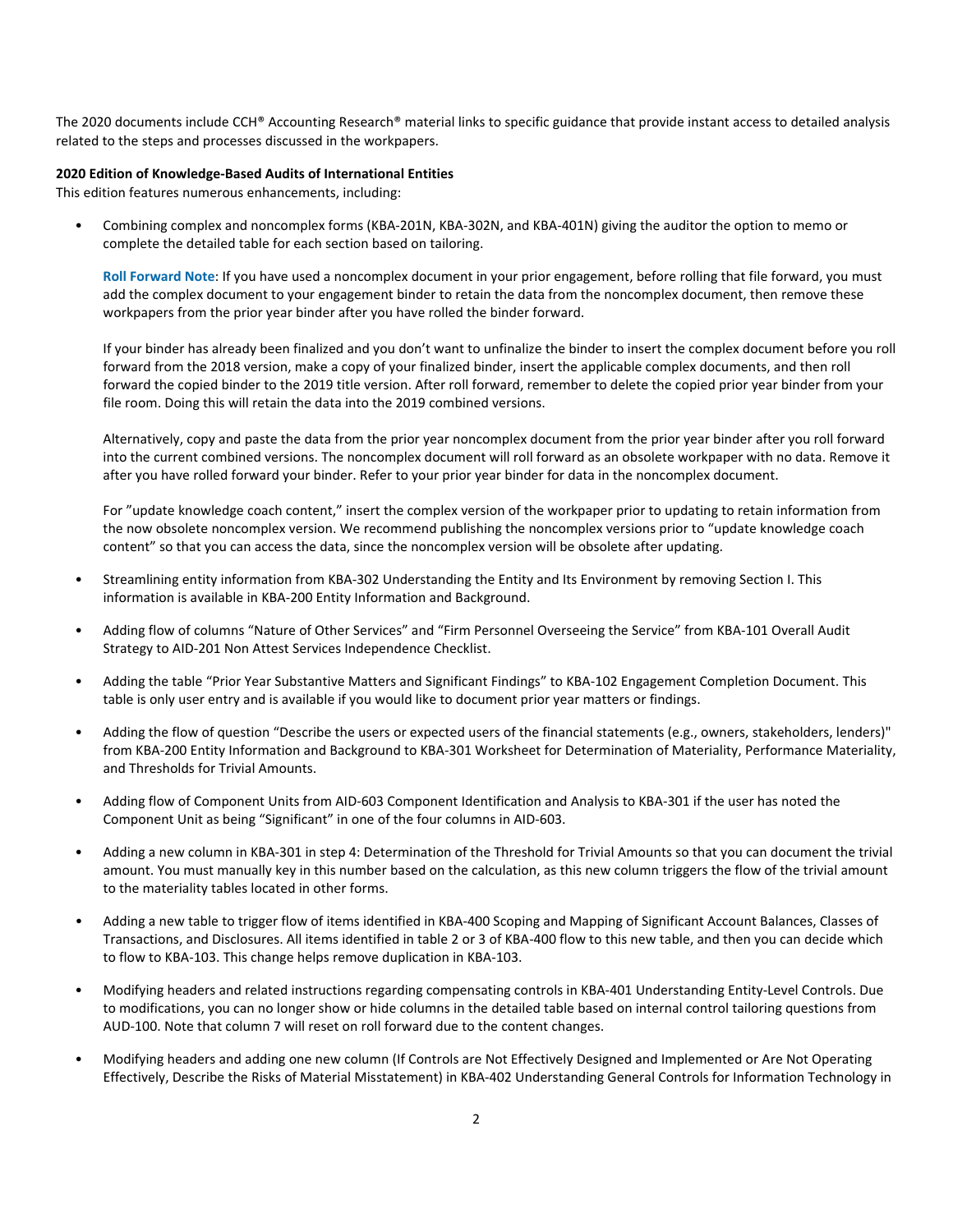the "less complex" table. This new column contains a dynamic list of risks noted in the engagement which is similar to the functioning of KBA-400 and KBA-40X series forms.

- Adding two new Potential Error Diagnostics in KBA-502 Summary of Risk Assessments that trigger when you:
	- Add a specific risk in the risk pane, but document that both Inherent Risk and Control Risk are low.
	- Select Combined under the Planned Audit Approach column and you haven't noted that they are performing an integrated audit and not testing internal controls overall for a particular audit area in AUD-100.
- Adding a table to both KBA-902 Audit Review and Approval Checklist and KBA-905 Review and Approval Checklist: Interim Review of Financial Information to document a concurring partner review, if applicable. A tailoring question has also been added to AUD-100 that will have show/hide functionality on this table in both forms.
- Adding a new missing workpaper or unnecessary workpaper diagnostic related to AID-603 based on your response to tailoring question "Does the entity have multiple components, multiple locations, or segments that are included in the scope of our engagement?"
- Adding a new audit area, Business Combinations, throughout the title, and adding AUD-822 Audit Program: Business Combinations.
- Rewording audit area "Journal Entries and Financial Statement Review" to "Journal Entries." The Financial Statement Review steps are no longer included in AUD-814. These steps are now in the new AUD-909 Audit Program: Financial Statement Review form.
- Adding new steps and tailoring questions to AUD-803 Audit Program: Accounts Receivable and Revenue for revenue related procedures.
- Adding new steps and tailoring questions to AUD-807 Audit Program: Property and Equipment, and Depreciation and AUD-811 Audit Program: Debt Obligations to document new/revised lease guidance.
- Enhancing instructions and procedures throughout the toolset to improve workflow.
- Adding new AUDs and AIDs as follows:
	- AUD-604A Audit Program: Using the Work of a Management's Expert (In Accordance with ISA-540R
	- AUD-822 Audit Program: Business Combinations
	- AUD-909 Audit Program: Financial Statement Review
	- AID-835 Deferred Tax Analysis
	- AID-846 Journal Entry Testing Worksheet
	- AID-910 Analytical Procedures: Final Account Balance Analysis
	- COR-901A Management Representation Letter ISA 540 (R)

[Click here](http://support.cch.com/updates/KnowledgeCoach/pdf/guides_tab/2020%20International%20Entities%20Title%20Overview%20for%20Knowledge%20Coach%20Users.pdf) for the 2020 Audits of International Entities Title Overview for Knowledge Coach Users.

In addition, forms and practice aids throughout have been updated to include new examples and tips, and where applicable, to take into account new literature, standards, and developments reflected in the following current audit and accounting guidance:

- International Standards on Auditing (ISA)
- ISA 315 (Revised), Identifying and Assessing the Risks of Material Misstatement
- ISA 540 (Revised), Auditing Accounting Estimates and Related Disclosures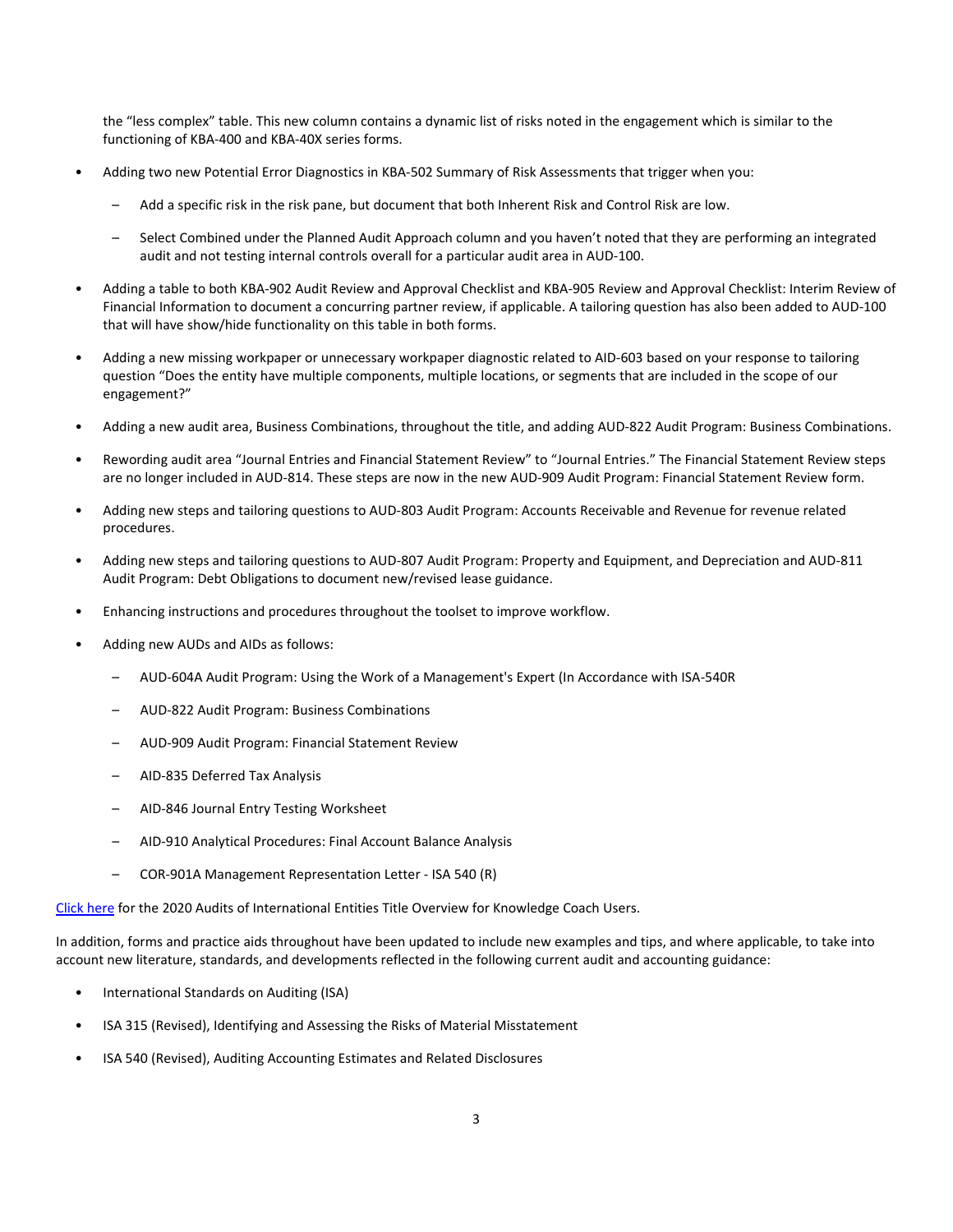#### **Important:**

- Save changes to workpapers before closing the workpaper or the binder to ensure data is correctly updated.
- If Microsoft® Word crashes when using Knowledge Coach, before closing the binder, use the **Save Knowledge Coach Answers** option in the binder view under the Tools menu. This step saves all data within tables.
- You can view other Knowledge Coach best practices on ou[r Web](https://support.cch.com/kb/solution/000034942/sw34947) site.

#### **System Requirements**

This title requires the 2019 Financial Statement Base title. The 2019 Financial Statement Base title must be installed with one of the following versions of Engagement and Knowledge Coach:

- Engagement and Knowledge Coach v2018 with CCH ProSystem *fx* Engagement v2018.2.4 Update or later, available [here.](https://support.cch.com/updates/Engagement/release2018/release2018.aspx) To identify the version you are running, please go to the Help > About window in the application.
- Engagement and Knowledge Coach v2019 or newer.

If you are upgrading from Engagement v7.1 or older, please contact [Technical Support.](https://support.cch.com/contact)

A minimum of 4GB of RAM is required for optimal performance when opening and navigating Knowledge Coach workpapers.

#### **License Requirements**

This title requires the Knowledge-Based Audits of International Entities license. Staff members who do not have a license for this title cannot use Knowledge Coach functionality in workpapers.

For information on updating your licensing, see [How do I add or update CCH ProSystem fx Engagement Licenses?](https://support.cch.com/kb/solution.aspx/sw3937) on our Support Web site.

For more information on assigning licenses, see [How do I assign Engagement Licenses?](https://support.cch.com/kb/solution.aspx/sw3943) on our Support Web site.

## **Download Instructions**

To use this title with Engagement and Knowledge Coach v2018, apply the CCH ProSystem *fx* Engagement v2018.2.4 Update to all computers, including Admin and terminal servers, before installing the title. Review the update's [release notes](https://d2iceilwdglxpz.cloudfront.net/release_notes/CCH%20ProSystem%20fx%20Engagement%202018.2.4%20Release%20Notes.pdf) for more information.

To download this title:

- 1. Navigate to the [Knowledge Coach Updates](http://support.cch.com/updates/KnowledgeCoach) section of the Engagement Support Web site.
- 2. Select the Knowledge Coach Series. The series are arranged by title type, then industry.
- 3. Click **Download File** next to the title you want to download.

**Note**: Occasionally the content package file (.KCP) downloads with the extension changed to ZIP. If this occurs, change the extension of the downloaded file to KCP, using all capital letters.

You must install the 2019 Financial Statement Base title before installing the 2020 Knowledge Based Audits of International Entities.

The Financial Statement Base title is also available on th[e Knowledge Coach Update Web](http://support.cch.com/updates/KnowledgeCoach) site.

The Knowledge Coach Content Package (KCP) download is a proprietary file that must be installed from within Engagement. Save this KCP file to a location on your local drive, and follow the Installation Instructions in the article linked in the section below.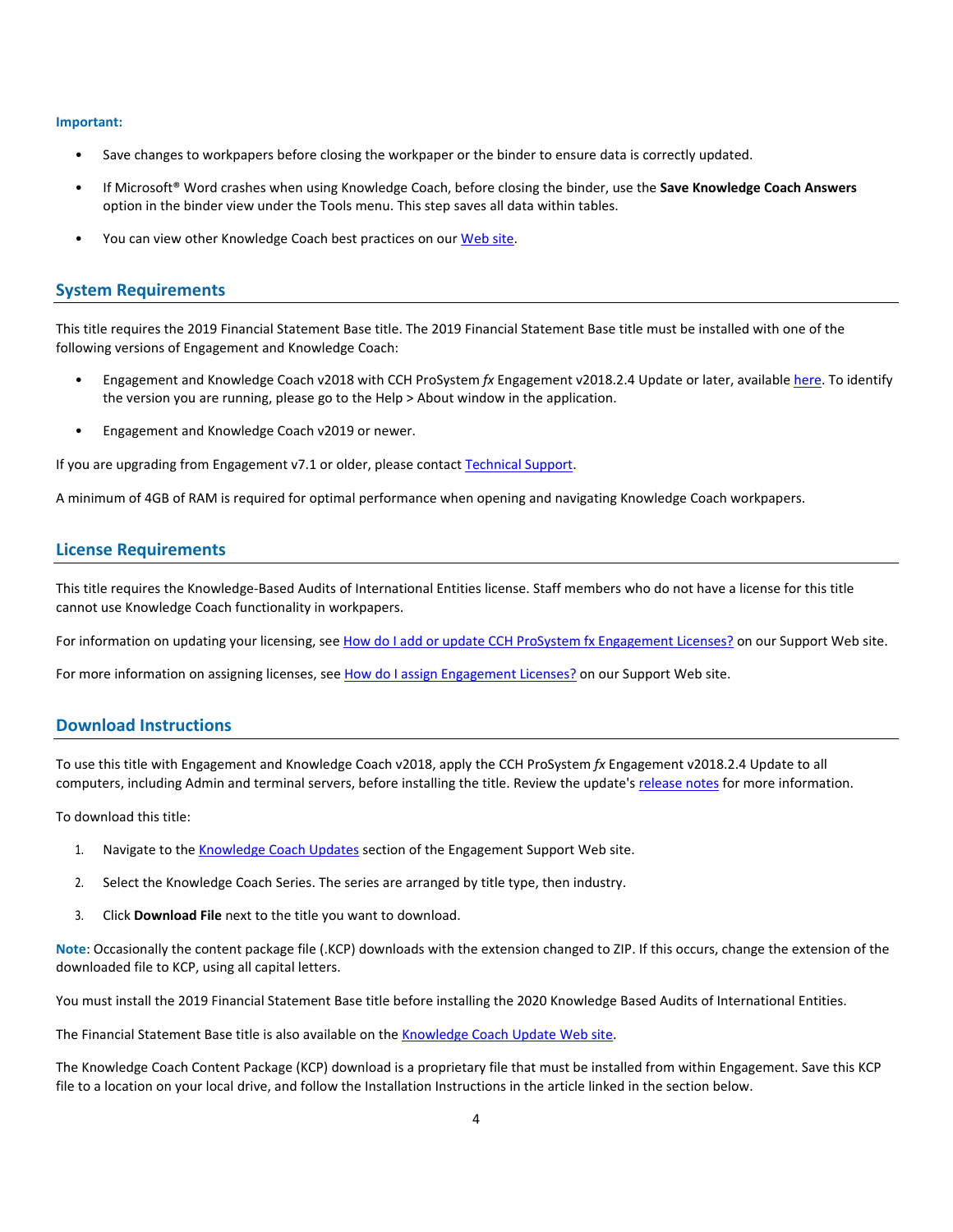# **Installation Instructions**

See [How do I add a new CCH ProSystem fx Knowledge Coach title to CCH ProSystem fx Engagement?](https://support.cch.com/kb/solution/000033707/sw30271) for instructions on installing a new Knowledge Coach title.

# **Online Permission Key**

Permission key files can be downloaded from our [Web](https://prosystemfxsupport.tax.cchgroup.com/permkey/download.aspx) site or when adding or updating the new licenses in Engagement v2018 and newer. After updating the license file in the Engagement Admin module, licenses must be assigned to the staff member who will use 2020 Knowledge-Based Audits of International Entities.

If you have not already established a Single Sign-on (SSO) account with Customer Service, we urge you to do so at this time.

# **Using Your Knowledge Coach Content with CCH® Accounting Research Manager®**

Accounting Research Manager (ARM) is the most comprehensive, up-to-date, and objective online database of financial reporting literature. It includes all authoritative and proposed accounting, auditing, and SEC literature, plus independent, expert-written interpretive guidance.

Available on ARM, the Knowledge-Based Audits of International Entities Guide helps you comply with the most recent professional standards and guidance for conducting audits of international entities. It integrates practice aids, tools, and other resources with its guidance. This publication supplements and complements the knowledge-based documents that are available in Knowledge Coach.

If you subscribe to an ARM library that includes International content, you can link directly to source material from Resources within Knowledge Coach documents. These links have been updated to refer to the accounting standards under the FASB Accounting Standards Codifications. Also, if you subscribe to the Knowledge-Based Audits of International Entities Guide on ARM, you can take advantage of references to the guide material from within the Knowledge Coach documents.

With ARM, you maximize the efficiency of your research time, while enhancing your results. Learn more about our content, our experts, and how you can request a free trial by visiting th[e Accounting Research Manager Web](http://www.accountingresearchmanager.com/) site. You can also access the Web site by selecting **Engagement > Binder Window > Shortcuts Bar > Guidance tab**.

# **Using Your Knowledge Coach Content**

To use your Knowledge Coach workpaper templates, do the following:

- 1. Open a binder in Engagement.
- 2. Select the workpaper tab into which you would like to insert the workpaper.
- 3. Select **New Knowledge Coach Workpaper** from the toolbar or File menu.
- 4. Select the new Knowledge Coach title with the content you would like to use. You can only select titles you have installed. The information displayed changes to reflect the workpaper organization available for the selected title.
- 5. Select the Knowledge Coach workpapers to insert into your binder, and then click **OK**.
- 6. In the Selected Workpaper Properties window, add a workpaper index in the Index field and make any Name modifications that are needed. You can also modify the tab location or the roll forward settings for each workpaper.
- 7. Click **OK**. The integrated Knowledge Coach workpaper is now inserted into your engagement binder.

**Note**: For more information on how to use Knowledge Coach workpapers in your binder, see the *Knowledge Coach User Guide*.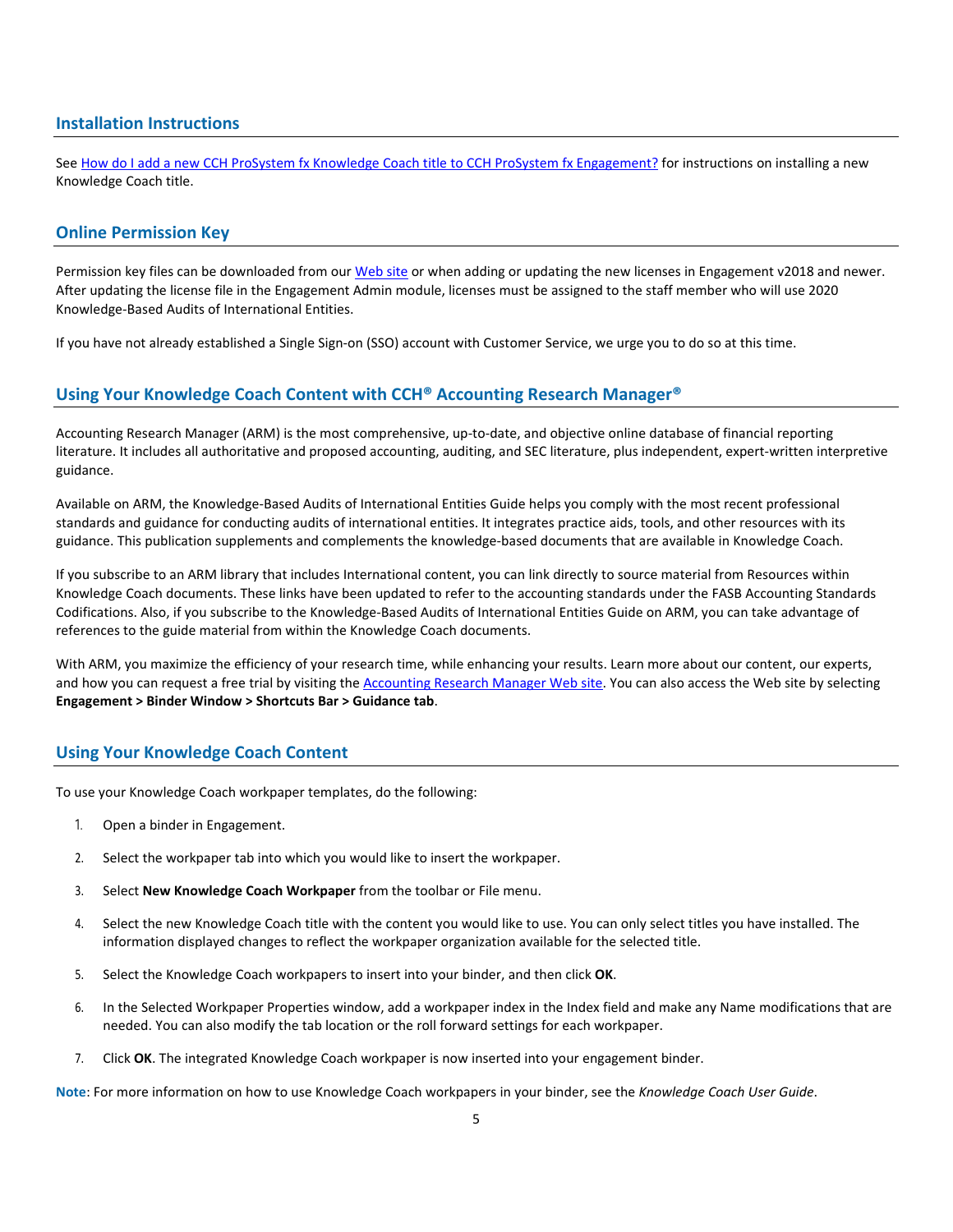# **Additional Information on Knowledge Coach and the KBA Methodology**

**Knowledge-Based Audit (KBA) Methodology** allows the results of one set of procedures to become the input for the next. The key components of the KBA methodology include:

- An overview that guides auditors through the methodology
- Knowledge-based audit documents, integral to risk assessment and audit processes, which contain steps and procedures required by ISAs
- Customizable audit programs that take auditors through related steps and procedures
- Practice aids to help auditors complete steps or processes outlined in the knowledge-based audit documents and audit programs
- Auditor reports that provide a variety of sample auditor opinions on audited financial statements
- Sample letters to be used to comply with ISA requirements and in other common situations
- The International Auditing and Assurance Standards Board's (IAASB) Risk Assessment Standards The practice aids and tools in the 2020 Knowledge-Based Audits of International Entities are designed around the IAASB's risk assessment and clarified standards to assist auditors of international entities by:
	- Facilitating compliance with ISAs
	- Encouraging more effective audits through tailored audit programs and comprehensive practice aids
	- Helping auditors to focus on and respond to identified audit risks
	- Enhancing audit documentation

## **CCH® ProSystem** *fx***® Knowledge Coach**

Knowledge Coach functionality allows auditors to use the Knowledge-Based Audit methodology more efficiently by eliminating the need for duplicate entry of the same information, tailoring audit documentation to each particular engagement, and documenting the link between risks identified and procedures performed. AUD-100 Tailoring Question is a document in Knowledge Coach that presents engagement-level questions designed to aid in tailoring the engagement documentation to fit each client. Completing the questions helps the auditor avoid duplication and unnecessary workpapers.

**Note**: Before you begin your audit, review the guidance in AUD-101 Overall Audit Program. This workpaper is your road map through a Knowledge-Based Audit methodology. Start your audit with AUD-100 Tailoring Question Workpaper and AUD-101 Overall Audit Program.

- **Risks** can be captured via the Risk Summary task pane from any Knowledge Coach workpaper by the current editor of KBA-502 Summary of Risk Assessments. This allows you to continuously assess risks during the engagement. Several workpapers prompt you to consider the presence of risks, but the Risk Summary task pane must be used to document those risks. All documented risks flow to the Risk Summary. To ensure risks show in findings tables, select the *workpaper identified in* field of the Risk pane.
- **Information Flow** helps reduce the time spent duplicating information across forms. In addition, the flow of consistent information ensures that information and updates to information are not missed between workpapers. Drill-down functionality helps you navigate quickly to the source of the information, aiding in the review of the audit file.
- **Diagnostics** help track unresolved issues like unanswered questions, incomplete risks, program steps not linked to risks or relevant assertions, missing workpapers, and more.
- Links to Accounting Research Manager (ARM), if you subscribe to an ARM library that includes audit content, link directly to source material from Resources within Knowledge Coach workpapers. These links have been updated to reference the accounting standards under the FASB Accounting Standards Codifications and the auditing standards issued by the AICPA. Also, if you subscribe to the Knowledge-Based Audits of International Entities Guide on ARM, you can take advantage of links to the audit guide material from within the Knowledge Coach documents.